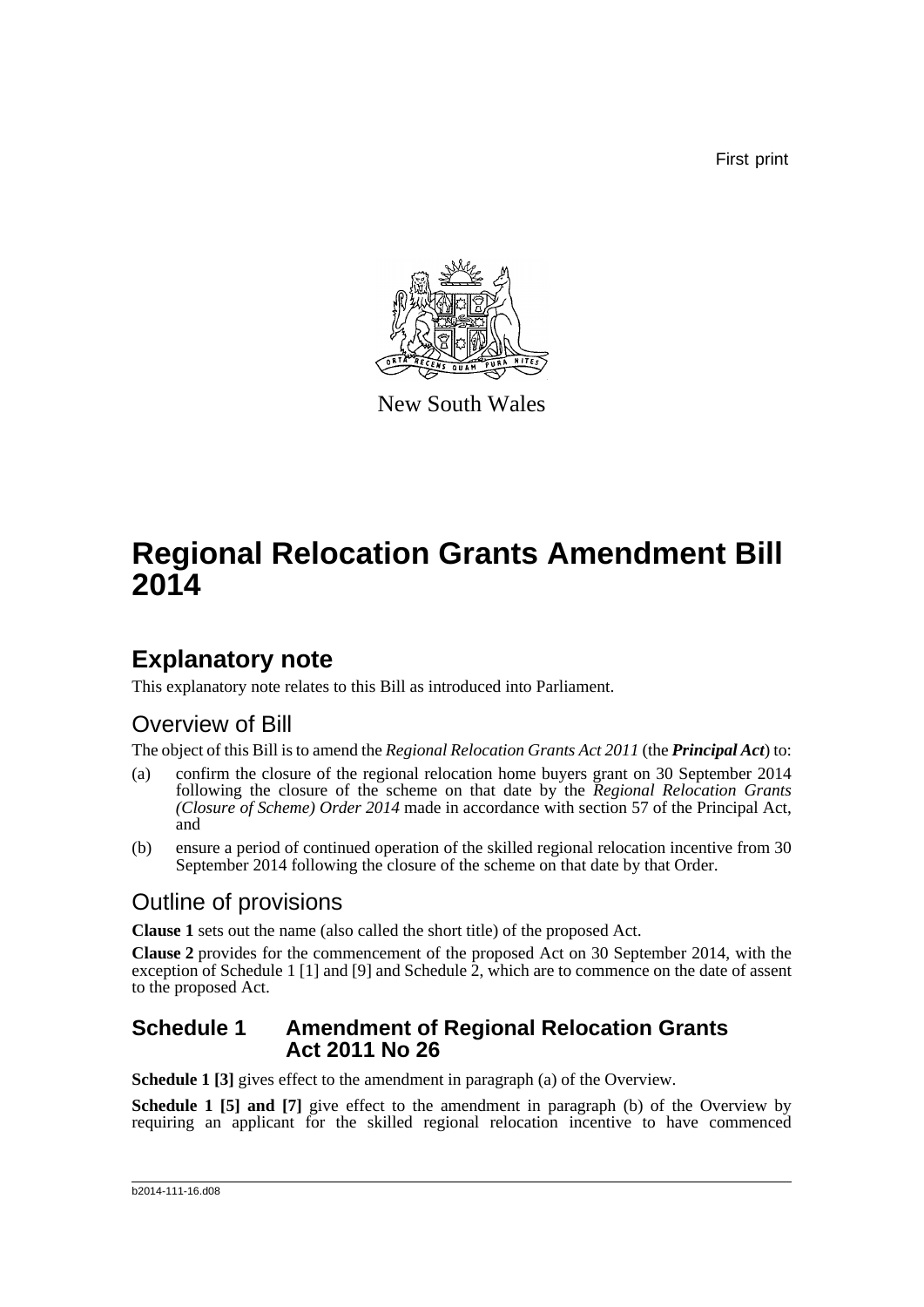employment or self-employment before the incentive scheme closure date. **Schedule 1 [11]** provides for the incentive scheme closure date to be 31 March 2015 unless an alternative date is appointed by the Minister by order published on the NSW legislation website.

**Schedule 1 [9]** clarifies the operation of an existing requirement, which applies to applicants for a skilled regional relocation incentive, to reflect the ongoing nature of business advisory programs.

**Schedule 1 [10]** provides that an application for a regional relocation home buyers grant or a skilled regional relocation incentive cannot be made once the relevant scheme has been closed for 6 months.

**Schedule 1** [1] changes the name of the Principal Act so that it more accurately reflects the nature of the Act's continued operation.

**Schedule 1 [2], [4], [6], [8] and [11]** make further consequential amendments.

### **Schedule 2 Amendment of other legislation**

**Schedule 2.1 and 2.2** update references to the Principal Act in an Act and regulation as a consequence of the proposed change of name of the Principal Act.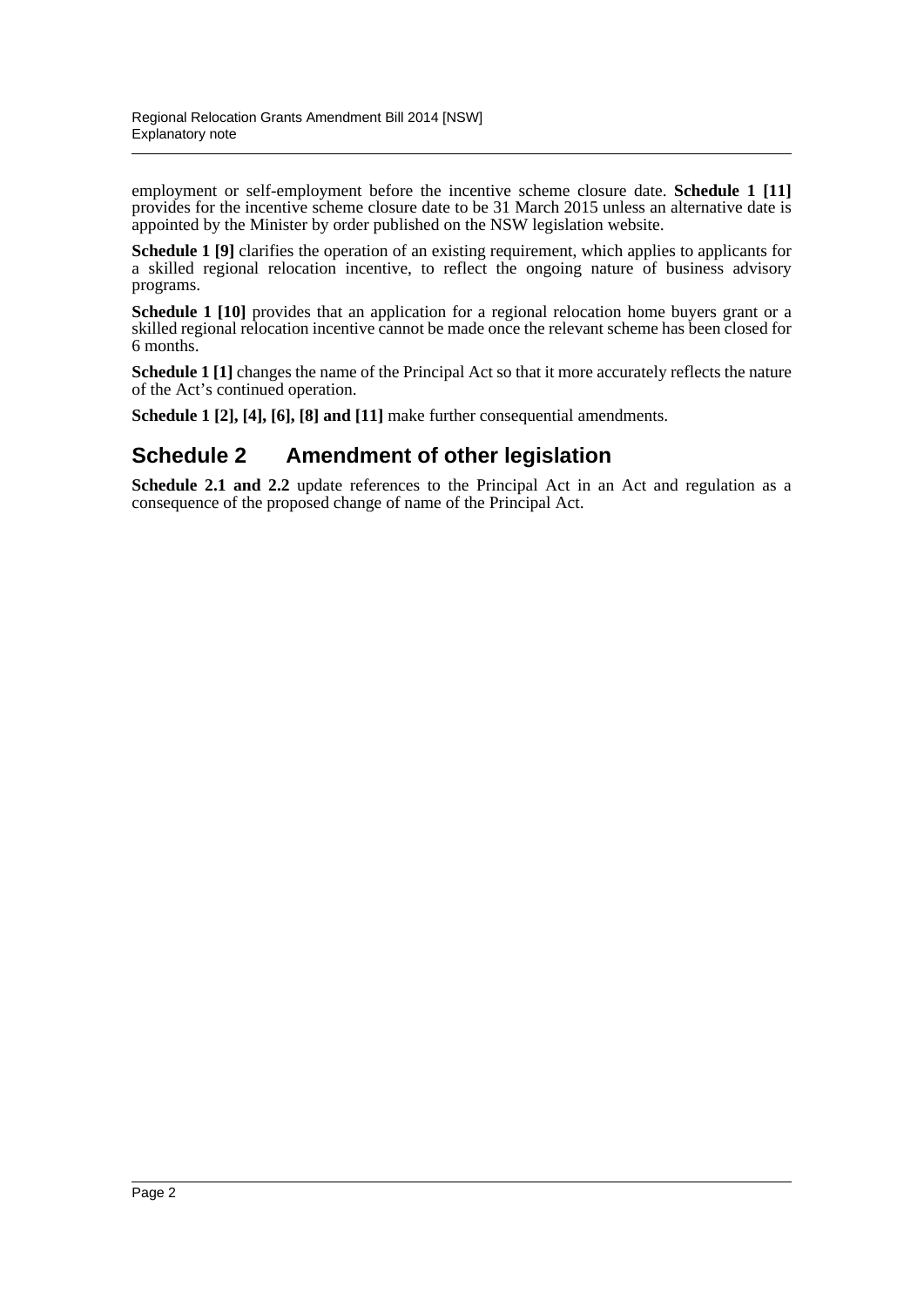First print



New South Wales

# **Regional Relocation Grants Amendment Bill 2014**

## **Contents**

|   |                                                                   | Page |
|---|-------------------------------------------------------------------|------|
|   | Name of Act                                                       |      |
| 2 | Commencement                                                      |      |
|   | Schedule 1 Amendment of Regional Relocation Grants Act 2011 No 26 | 2    |
|   | Schedule 2 Amendment of other legislation                         | ٠h   |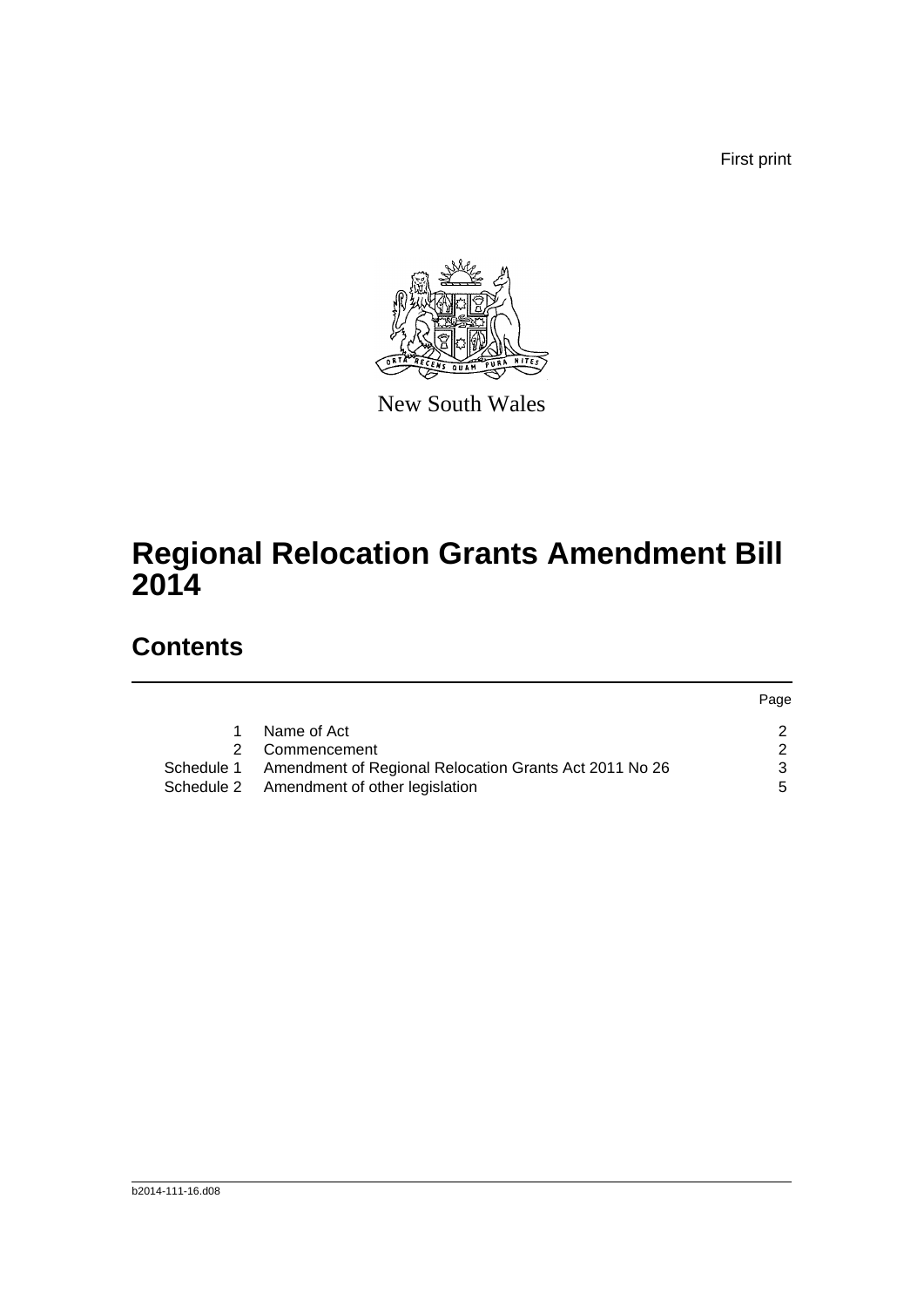

New South Wales

# **Regional Relocation Grants Amendment Bill 2014**

No , 2014

#### **A Bill for**

An Act to amend the *Regional Relocation Grants Act 2011* to confirm the closure of the regional relocation home buyers grant and ensure a period of continued operation of the skilled regional relocation incentive; and for other purposes.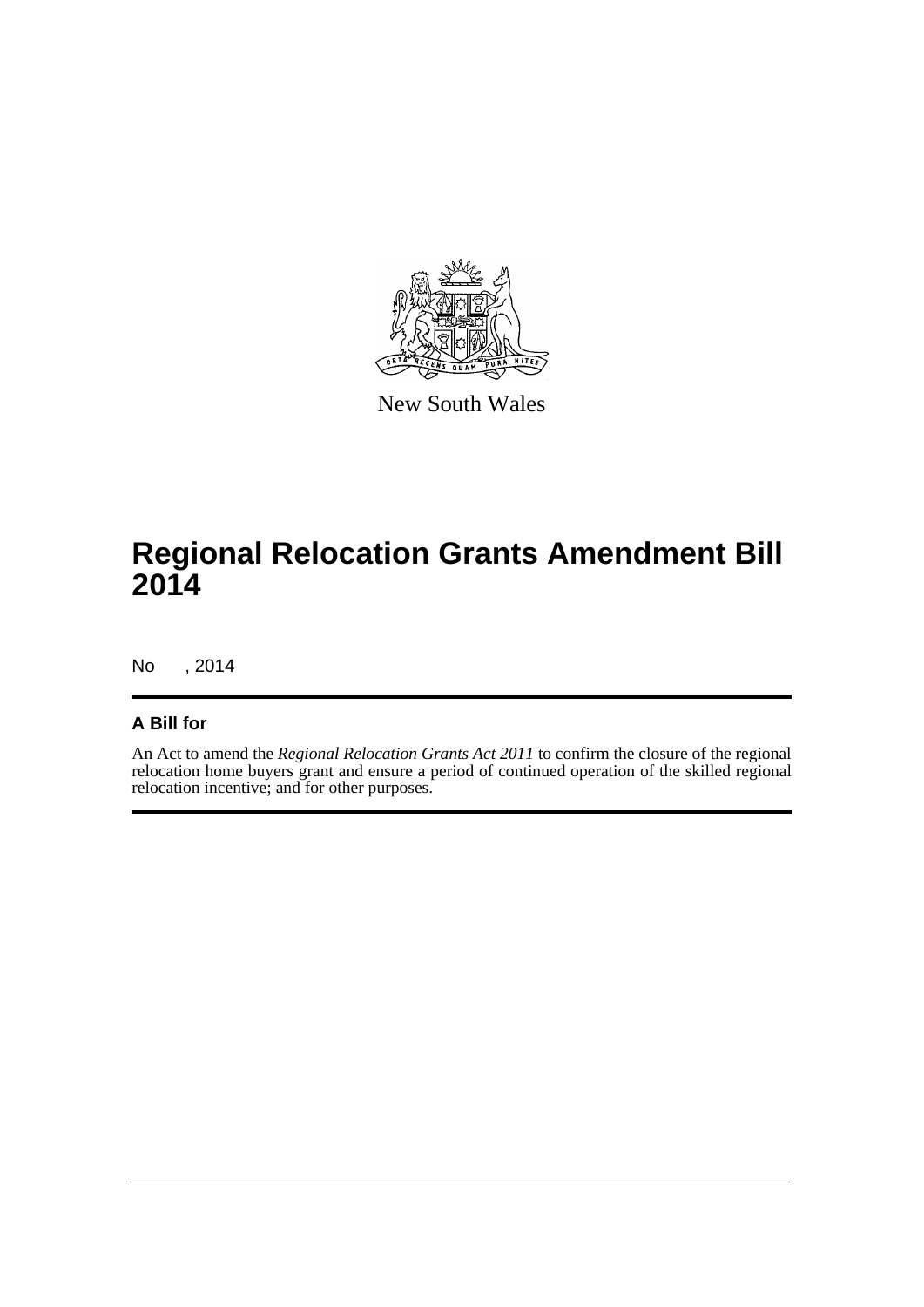Regional Relocation Grants Amendment Bill 2014 [NSW]

<span id="page-4-1"></span><span id="page-4-0"></span>

|                     |     | The Legislature of New South Wales enacts:                                                            |                |
|---------------------|-----|-------------------------------------------------------------------------------------------------------|----------------|
|                     |     | Name of Act                                                                                           | $\mathcal{P}$  |
|                     |     | This Act is the Regional Relocation Grants Amendment Act 2014.                                        | 3              |
| <b>Commencement</b> |     |                                                                                                       | 4              |
|                     | (1) | This Act is taken to have commenced on 30 September 2014, except as provided by<br>subsection $(2)$ . | 5<br>6         |
|                     | (2) | Schedule 1 [1] and [9] and Schedule 2 commence on the date of assent to this Act.                     | $\overline{7}$ |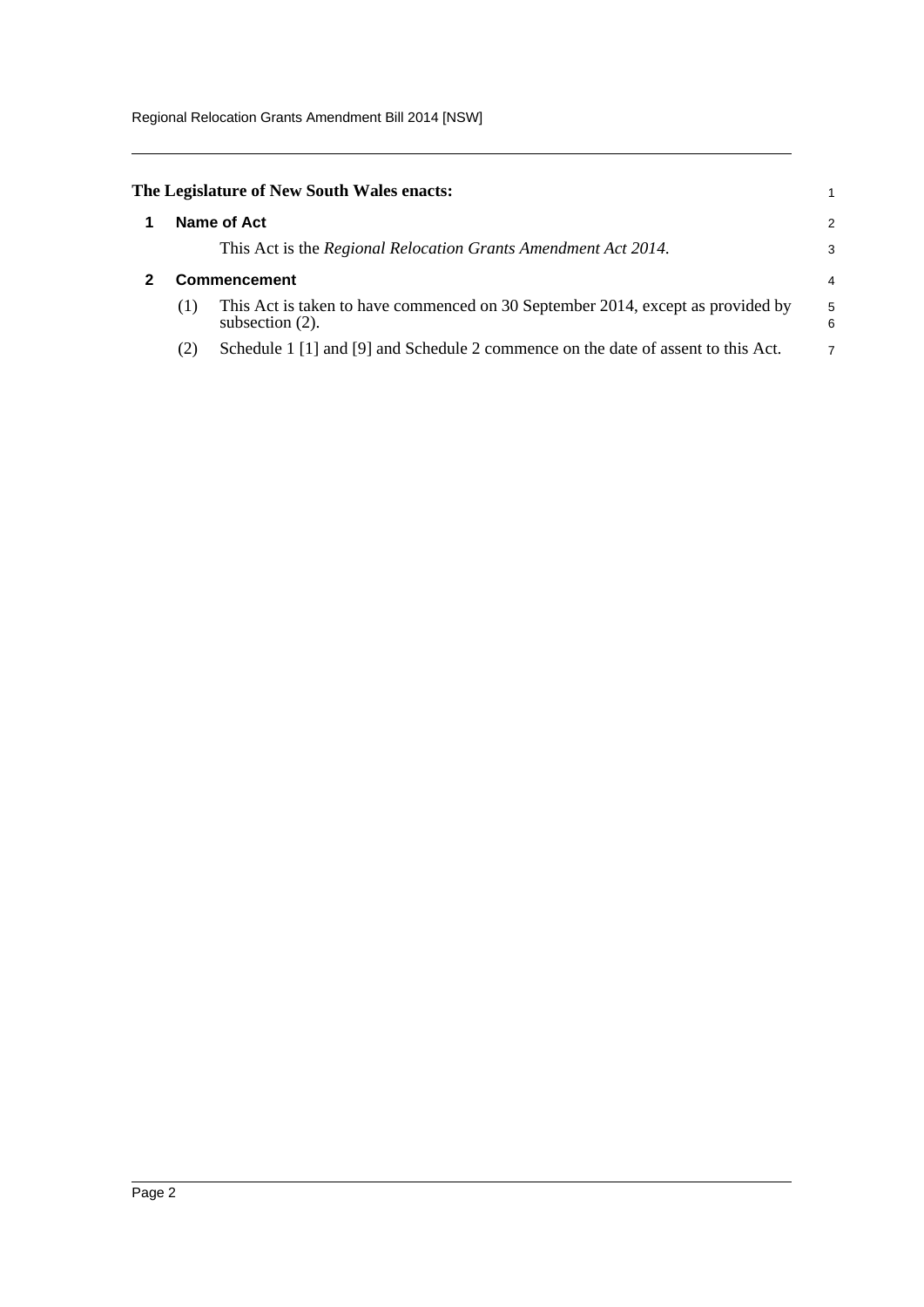<span id="page-5-0"></span>

|        | <b>Schedule 1</b>     | <b>Amendment of Regional Relocation Grants</b><br>Act 2011 No 26                                                                                        | 1<br>$\overline{\mathbf{c}}$ |
|--------|-----------------------|---------------------------------------------------------------------------------------------------------------------------------------------------------|------------------------------|
| [1]    |                       | <b>Section 1 Name of Act</b>                                                                                                                            | 3                            |
|        |                       | Insert "(Skills Incentive)" after "Grants".                                                                                                             | 4                            |
| $[2]$  |                       | <b>Section 3 Definitions</b>                                                                                                                            | 5                            |
|        |                       | Omit the definition of <i>scheme closure date</i> in section $3(1)$ .                                                                                   | 6                            |
|        |                       | Insert in alphabetical order:                                                                                                                           | 7                            |
|        |                       | <i>incentive scheme closure date</i> —see section 57.                                                                                                   | 8                            |
| $[3]$  |                       | Section 10 Date purchase is commenced                                                                                                                   | 9                            |
|        |                       | Omit "1 July 2015" from section 10 (1). Insert instead "30 September 2014".                                                                             | 10                           |
| [4]    | <b>Section 10 (4)</b> |                                                                                                                                                         | 11                           |
|        | Omit the subsection.  |                                                                                                                                                         | 12                           |
| [5]    |                       | Section 22 Date regional job commenced                                                                                                                  | 13                           |
|        |                       | Omit "1 July 2015" from section 22 (1). Insert instead "the incentive scheme closure date".                                                             | 14                           |
| [6]    | <b>Section 22 (3)</b> |                                                                                                                                                         | 15                           |
|        | Omit the subsection.  |                                                                                                                                                         | 16                           |
| $[7]$  |                       | Section 22F Date applicant commences self-employment in regional small business                                                                         | 17                           |
|        |                       | Omit "1 July 2015" from section 22F (1).                                                                                                                | 18                           |
|        |                       | Insert instead "the incentive scheme closure date".                                                                                                     | 19                           |
| [8]    | Section 22F (3)       |                                                                                                                                                         | 20                           |
|        | Omit the subsection.  |                                                                                                                                                         | 21                           |
| [9]    |                       | Section 22H Applicant must participate in approved program                                                                                              | 22                           |
|        |                       | Omit "complete". Insert instead "participate in".                                                                                                       | 23                           |
| $[10]$ |                       | <b>Section 23 Making of applications</b>                                                                                                                | 24                           |
|        |                       | Omit section 23 (5) and (6). Insert instead:                                                                                                            | 25                           |
|        | (5)                   | An application for a regional relocation grant cannot be made after:                                                                                    | 26                           |
|        |                       | in the case of an application for a regional relocation home buyers<br>(a)<br>$grant$ —31 March 2015, or                                                | 27<br>28                     |
|        |                       | in the case of an application for a skilled regional relocation incentive—<br>(b)<br>the date that is 6 months after the incentive scheme closure date. | 29<br>30                     |
|        | (6)                   | The Chief Commissioner must refuse an application made after the relevant<br>date specified in subsection (5).                                          | 31<br>32                     |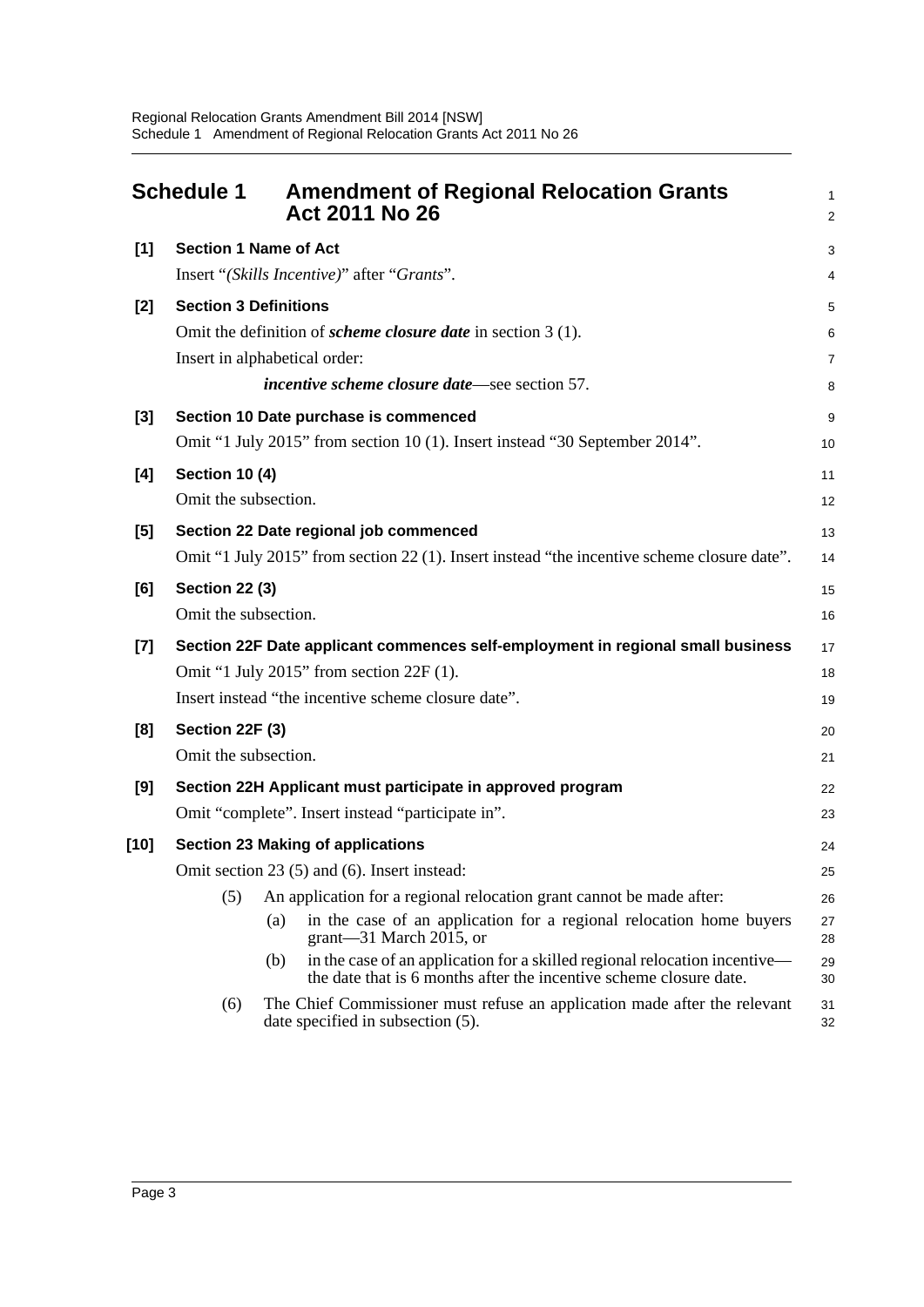#### **[11] Section 57**

Omit sections 57 and 58. Insert instead:

#### **57 Incentive scheme closure date**

(1) Subject to subsection (2), the incentive scheme closure date is 31 March 2015.

1  $\overline{2}$ 

- (2) The Minister may, by order published on the NSW legislation website, appoint an alternative date as the incentive scheme closure date.
- (3) An order appointing an alternative incentive scheme closure date must be published on the NSW legislation website no less than 30 days before the alternative closure date specified in the order.
- (4) However, the appointment of an alternative incentive scheme closure date does not affect the operation of this Act in respect of employment in a regional job or self-employment in a regional small business that is commenced on or before the alternative incentive scheme closure date. 10 11 12 13

**Note.** The incentive scheme closure date applies only to a skilled regional relocation incentive. The regional relocation home buyers grant applies only to a purchase commenced before 30 September 2014—see section 10. 14 15 16